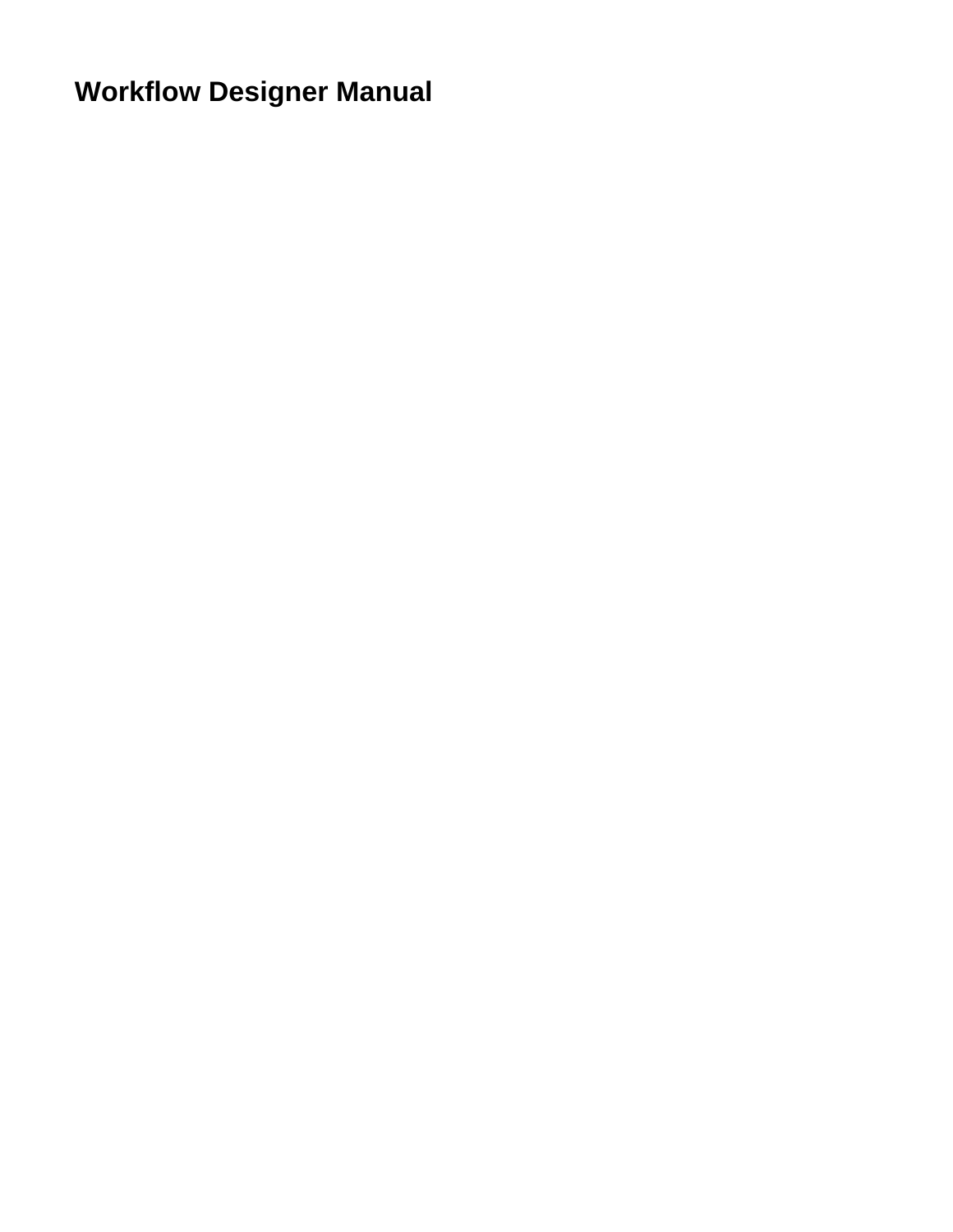- [About the Workflow Designer](https://doc.ugene.net/wiki/display/WDD/About+the+Workflow+Designer)
- [Introduction](https://doc.ugene.net/wiki/display/WDD/Introduction)
	- [Launching Workflow Designer](https://doc.ugene.net/wiki/display/WDD/Launching+Workflow+Designer)
	- [Workflow Designer Window Components](https://doc.ugene.net/wiki/display/WDD/Workflow+Designer+Window+Components)
	- [Workflow Elements and Connections](https://doc.ugene.net/wiki/display/WDD/Workflow+Elements+and+Connections)
	- [Managing Parameters](https://doc.ugene.net/wiki/display/WDD/Managing+Parameters)
	- [UGENE Components and Workflow Designer](https://doc.ugene.net/wiki/display/WDD/UGENE+Components+and+Workflow+Designer)
		- [Task View, Notifications and Log View](https://doc.ugene.net/wiki/display/WDD/Task+View%2C+Notifications+and+Log+View)
			- [Actions Menu](https://doc.ugene.net/wiki/display/WDD/Actions+Menu)
		- [Toolbar](https://doc.ugene.net/wiki/display/WDD/Toolbar)
		- [Context Menus](https://doc.ugene.net/wiki/display/WDD/Context+Menus)
	- [Application Settings](https://doc.ugene.net/wiki/display/WDD/Application+Settings) • [How to Create and Run Workflow](https://doc.ugene.net/wiki/display/WDD/How+to+Create+and+Run+Workflow)
- [Manipulating Element](https://doc.ugene.net/wiki/display/WDD/Manipulating+Element)
- - [Adding Element](https://doc.ugene.net/wiki/display/WDD/Adding+Element) [Copying Element](https://doc.ugene.net/wiki/display/WDD/Copying+Element)
	- [Pasting Element](https://doc.ugene.net/wiki/display/WDD/Pasting+Element)
	- [Cutting Element](https://doc.ugene.net/wiki/display/WDD/Cutting+Element)
	-
	- [Deleting Element](https://doc.ugene.net/wiki/display/WDD/Deleting+Element)
	- [Selecting All Elements on Scene](https://doc.ugene.net/wiki/display/WDD/Selecting+All+Elements+on+Scene)
- [Manipulating Workflow](https://doc.ugene.net/wiki/display/WDD/Manipulating+Workflow)
	- [Creating New Workflow](https://doc.ugene.net/wiki/display/WDD/Creating+New+Workflow)
	- [Loading Workflow](https://doc.ugene.net/wiki/display/WDD/Loading+Workflow)
	- [Saving Workflow](https://doc.ugene.net/wiki/display/WDD/Saving+Workflow)
	- [Exporting Workflow as Image](https://doc.ugene.net/wiki/display/WDD/Exporting+Workflow+as+Image)
	- [Validating Workflow](https://doc.ugene.net/wiki/display/WDD/Validating+Workflow)
	- [Running Workflow](https://doc.ugene.net/wiki/display/WDD/Running+Workflow)
	- [Dashboard](https://doc.ugene.net/wiki/display/WDD/Dashboard)
		- [Dashboard Window Components](https://doc.ugene.net/wiki/display/WDD/Dashboard+Window+Components)
		- [Using Dashboard](https://doc.ugene.net/wiki/display/WDD/Using+Dashboard)
	- [Stopping and Pausing Workflow](https://doc.ugene.net/wiki/display/WDD/Stopping+and+Pausing+Workflow)
- [Changing Appearance](https://doc.ugene.net/wiki/display/WDD/Changing+Appearance)
- [Custom Elements with Scripts](https://doc.ugene.net/wiki/display/WDD/Custom+Elements+with+Scripts)
	- [Functions Supported for Multiple Alignment Data](https://doc.ugene.net/wiki/display/WDD/Functions+Supported+for+Multiple+Alignment+Data)
	- [Functions Supported for Sequence Data](https://doc.ugene.net/wiki/display/WDD/Functions+Supported+for+Sequence+Data)
	- [Functions Supported for Set of Annotations Data](https://doc.ugene.net/wiki/display/WDD/Functions+Supported+for+Set+of+Annotations+Data)
	- [Functions Supported for Files](https://doc.ugene.net/wiki/display/WDD/Functions+Supported+for+Files)
	- [Common Function](https://doc.ugene.net/wiki/display/WDD/Common+Function)
- [Custom Elements with Command Line Tools](https://doc.ugene.net/wiki/display/WDD/Custom+Elements+with+Command+Line+Tools)
	- [Creating Element](https://doc.ugene.net/wiki/display/WDD/Creating+Element)
	- [Editing Element](https://doc.ugene.net/wiki/display/WDD/Editing+Element)
	- [Adding Existent Element](https://doc.ugene.net/wiki/display/WDD/Adding+Existent+Element)
	- [Removing Element](https://doc.ugene.net/wiki/display/WDD/Removing+Element)
- [Using Script to Set Parameter Value](https://doc.ugene.net/wiki/display/WDD/Using+Script+to+Set+Parameter+Value)
- [Running Workflow from the Command Line](https://doc.ugene.net/wiki/display/WDD/Running+Workflow+from+the+Command+Line)  $\bullet$ 
	- [Running Workflow in Debugging Mode](https://doc.ugene.net/wiki/display/WDD/Running+Workflow+in+Debugging+Mode)
		- [Creating Breakpoints](https://doc.ugene.net/wiki/display/WDD/Creating+Breakpoints)
	- [Manipulating Breakpoints](https://doc.ugene.net/wiki/display/WDD/Manipulating+Breakpoints)
- [Workflow File Format](https://doc.ugene.net/wiki/display/WDD/Workflow+File+Format)
	- [Header](https://doc.ugene.net/wiki/display/WDD/Header)
	- $-$  [Body](https://doc.ugene.net/wiki/display/WDD/Body)
		- [Elements](https://doc.ugene.net/wiki/display/WDD/Elements)
		- [Dataflow](https://doc.ugene.net/wiki/display/WDD/Dataflow)
		- [Metainformation](https://doc.ugene.net/wiki/display/WDD/Metainformation)
- [Workflow Elements](https://doc.ugene.net/wiki/display/WDD/Workflow+Elements)
	- [Data Readers](https://doc.ugene.net/wiki/display/WDD/Data+Readers)
		- [File List Element](https://doc.ugene.net/wiki/display/WDD/File+List+Element)
		- [Read Alignment Element](https://doc.ugene.net/wiki/display/WDD/Read+Alignment+Element)
		- [Read Annotations Element](https://doc.ugene.net/wiki/display/WDD/Read+Annotations+Element)
		- [Read Assembly Element](https://doc.ugene.net/wiki/display/WDD/Read+Assembly+Element)
		- [Read from DAS Element](https://doc.ugene.net/wiki/display/WDD/Read+from+DAS+Element)
		- [Read from Remote Database Element](https://doc.ugene.net/wiki/display/WDD/Read+from+Remote+Database+Element)
		- [Read Plain Text Element](https://doc.ugene.net/wiki/display/WDD/Read+Plain+Text+Element)
		- [Read Sequence Element](https://doc.ugene.net/wiki/display/WDD/Read+Sequence+Element)
		- [Read Variations Element](https://doc.ugene.net/wiki/display/WDD/Read+Variations+Element)
		- [Data Writers](https://doc.ugene.net/wiki/display/WDD/Data+Writers)
			- [Write Alignment Element](https://doc.ugene.net/wiki/display/WDD/Write+Alignment+Element)
			- [Write Annotations Element](https://doc.ugene.net/wiki/display/WDD/Write+Annotations+Element)
			- [Write Assembly Element](https://doc.ugene.net/wiki/display/WDD/Write+Assembly+Element)
			- [Write FASTA Element](https://doc.ugene.net/wiki/display/WDD/Write+FASTA+Element)  $\bullet$
			- [Write Plain Text Element](https://doc.ugene.net/wiki/display/WDD/Write+Plain+Text+Element)
			- [Write Sequence Element](https://doc.ugene.net/wiki/display/WDD/Write+Sequence+Element)
			- [Write Variations Element](https://doc.ugene.net/wiki/display/WDD/Write+Variations+Element)
		- [Data Flow](https://doc.ugene.net/wiki/display/WDD/Data+Flow)
			- [Filter Element](https://doc.ugene.net/wiki/display/WDD/Filter+Element) [Grouper Element](https://doc.ugene.net/wiki/display/WDD/Grouper+Element)
			-
			- [Multiplexer Element](https://doc.ugene.net/wiki/display/WDD/Multiplexer+Element)
			- [Sequence Marker Element](https://doc.ugene.net/wiki/display/WDD/Sequence+Marker+Element)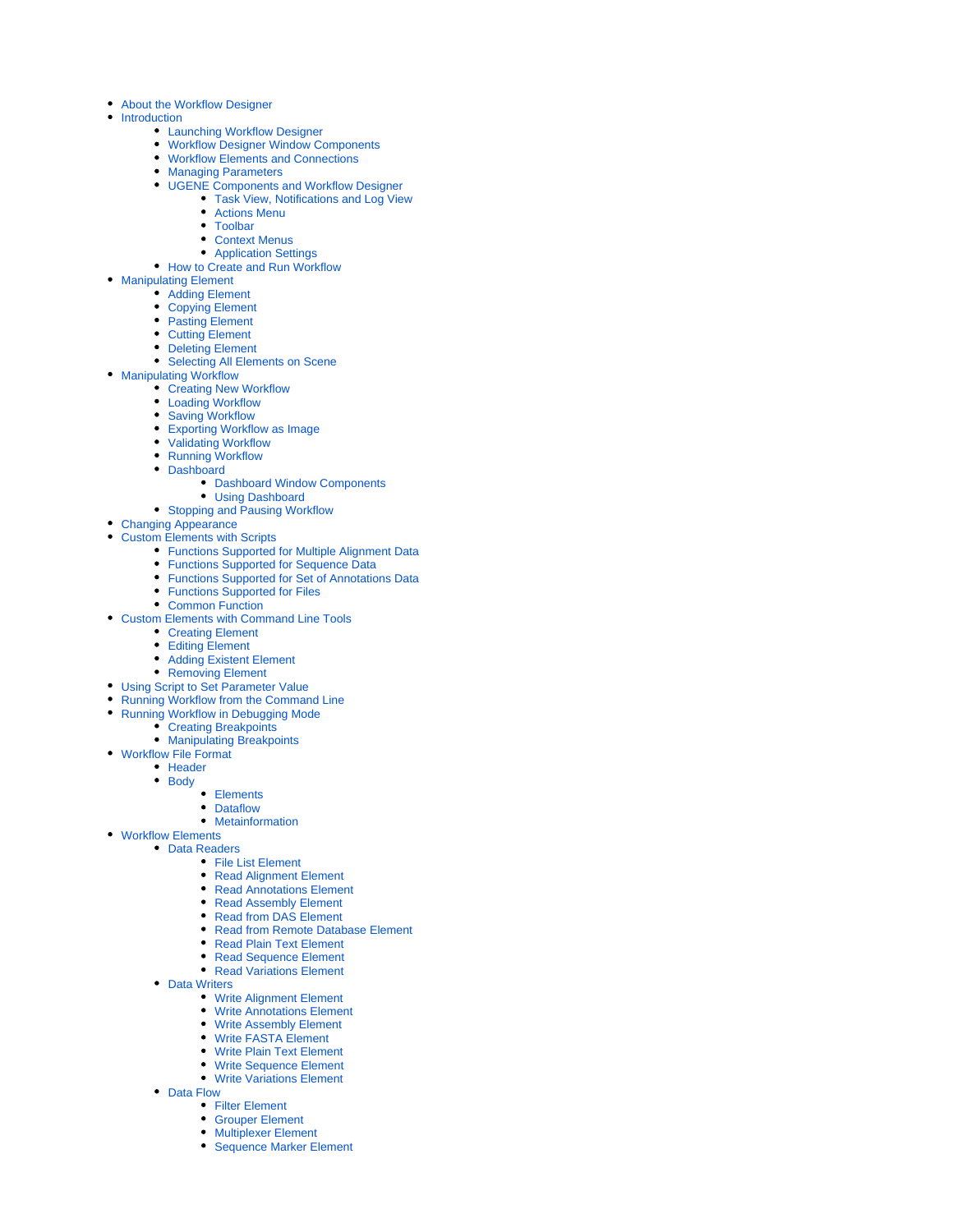- [Basic Analysis](https://doc.ugene.net/wiki/display/WDD/Basic+Analysis)
	- [Amino Translations Element](https://doc.ugene.net/wiki/display/WDD/Amino+Translations+Element)
	- [Annotate with DAS Element](https://doc.ugene.net/wiki/display/WDD/Annotate+with+DAS+Element)
	- [Annotate with UQL Element](https://doc.ugene.net/wiki/display/WDD/Annotate+with+UQL+Element)
	- [CD-Search Element](https://doc.ugene.net/wiki/display/WDD/CD-Search+Element)
	- [Collocation Search Element](https://doc.ugene.net/wiki/display/WDD/Collocation+Search+Element)
	- [Export PHRED Qualities Element](https://doc.ugene.net/wiki/display/WDD/Export+PHRED+Qualities+Element)
	- [Fetch Sequences by ID From Annotation Element](https://doc.ugene.net/wiki/display/WDD/Fetch+Sequences+by+ID+From+Annotation+Element)
	- [Filter Annotation by Name Element](https://doc.ugene.net/wiki/display/WDD/Filter+Annotation+by+Name+Element)
	- [Filter Annotations by Qualifier](https://doc.ugene.net/wiki/display/WDD/Filter+Annotations+by+Qualifier) ● [Find Pattern Element](https://doc.ugene.net/wiki/display/WDD/Find+Pattern+Element)
	- [Find Repeats Element](https://doc.ugene.net/wiki/display/WDD/Find+Repeats+Element)
	- [Gene-by-gene approach report](https://doc.ugene.net/wiki/display/WDD/Gene-by-gene+approach+report)
	- [Get Sequences by Annotations Element](https://doc.ugene.net/wiki/display/WDD/Get+Sequences+by+Annotations+Element)
	- [Import PHRED Qualities Element](https://doc.ugene.net/wiki/display/WDD/Import+PHRED+Qualities+Element)
	- [Local BLAST Search Element](https://doc.ugene.net/wiki/display/WDD/Local+BLAST+Search+Element)
	- [Local BLAST+ Search Element](https://doc.ugene.net/wiki/pages/viewpage.action?pageId=2097277)
	- [Merge Annotations Element](https://doc.ugene.net/wiki/display/WDD/Merge+Annotations+Element)
	- [ORF Marker Element](https://doc.ugene.net/wiki/display/WDD/ORF+Marker+Element)
	- [Remote BLAST Element](https://doc.ugene.net/wiki/display/WDD/Remote+BLAST+Element)
	- [Remove Duplicates in BAM Files Element](https://doc.ugene.net/wiki/display/WDD/Remove+Duplicates+in+BAM+Files+Element)
	- [Smith-Waterman Search Element](https://doc.ugene.net/wiki/display/WDD/Smith-Waterman+Search+Element)
- [Data Converters](https://doc.ugene.net/wiki/display/WDD/Data+Converters)
	- [Convert bedGraph Files to bigWig Element](https://doc.ugene.net/wiki/display/WDD/Convert+bedGraph+Files+to+bigWig+Element)
	- [Convert Text to Sequence Element](https://doc.ugene.net/wiki/display/WDD/Convert+Text+to+Sequence+Element)
	- [File Format Conversion Element](https://doc.ugene.net/wiki/display/WDD/File+Format+Conversion+Element)
	- [Reverse Complement Element](https://doc.ugene.net/wiki/display/WDD/Reverse+Complement+Element)
	- [Split Assembly into Sequences Element](https://doc.ugene.net/wiki/display/WDD/Split+Assembly+into+Sequences+Element)
- [DNA Assembly](https://doc.ugene.net/wiki/display/WDD/DNA+Assembly)
	- [Align reads with BWA-MEM](https://doc.ugene.net/wiki/display/WDD/Align+reads+with+BWA-MEM)
	- [Assembly Sequences with CAP3](https://doc.ugene.net/wiki/display/WDD/Assembly+Sequences+with+CAP3)
	- [Extract Consensus from Assembly](https://doc.ugene.net/wiki/display/WDD/Extract+Consensus+from+Assembly)
- [HMMER2 Tools](https://doc.ugene.net/wiki/display/WDD/HMMER2+Tools)
	- [HMM Build Element](https://doc.ugene.net/wiki/display/WDD/HMM+Build+Element)
	- [HMM Search Element](https://doc.ugene.net/wiki/display/WDD/HMM+Search+Element)
	- [Read HMM Profile Element](https://doc.ugene.net/wiki/display/WDD/Read+HMM+Profile+Element)
	- [Write HMM Profile Element](https://doc.ugene.net/wiki/display/WDD/Write+HMM+Profile+Element)
- [HMMER3 Tools](https://doc.ugene.net/wiki/display/WDD/HMMER3+Tools)
	- [HMM3 Build Element](https://doc.ugene.net/wiki/display/WDD/HMM3+Build+Element)
	- [HMM3 Search Element](https://doc.ugene.net/wiki/display/WDD/HMM3+Search+Element)
	- [Read HMM3 Profile](https://doc.ugene.net/wiki/display/WDD/Read+HMM3+Profile)
	- [Write HMM3 Profile](https://doc.ugene.net/wiki/display/WDD/Write+HMM3+Profile)
- [Multiple Sequence Alignment](https://doc.ugene.net/wiki/display/WDD/Multiple+Sequence+Alignment)
	- [Align Profile to Profile with MUSCLE Element](https://doc.ugene.net/wiki/display/WDD/Align+Profile+to+Profile+with+MUSCLE+Element)
		- [Align with ClustalO Element](https://doc.ugene.net/wiki/display/WDD/Align+with+ClustalO+Element)
		- [Align with ClustalW Element](https://doc.ugene.net/wiki/display/WDD/Align+with+ClustalW+Element)
		- [Align with Kalign Element](https://doc.ugene.net/wiki/display/WDD/Align+with+Kalign+Element)
		- [Align with MAFFT Element](https://doc.ugene.net/wiki/display/WDD/Align+with+MAFFT+Element)
		- [Align with MUSCLE Element](https://doc.ugene.net/wiki/display/WDD/Align+with+MUSCLE+Element)
		- [Align with T-Coffee Element](https://doc.ugene.net/wiki/display/WDD/Align+with+T-Coffee+Element)
		- [Extract Consensus from Alignment](https://doc.ugene.net/wiki/display/WDD/Extract+Consensus+from+Alignment)
		- [Join Sequences into Alignment Element](https://doc.ugene.net/wiki/display/WDD/Join+Sequences+into+Alignment+Element)
	- [Split Alignment into Sequences Element](https://doc.ugene.net/wiki/display/WDD/Split+Alignment+into+Sequences+Element)
- [NGS: Basic](https://doc.ugene.net/wiki/display/WDD/NGS%3A+Basic)
	- [CASAVA FASTQ Filter Element](https://doc.ugene.net/wiki/display/WDD/CASAVA+FASTQ+Filter+Element)
	- [FASTQ Quality Trimmer Element](https://doc.ugene.net/wiki/display/WDD/FASTQ+Quality+Trimmer+Element)
	- [Filter BAM/SAM Files Element](https://doc.ugene.net/wiki/pages/viewpage.action?pageId=5373967)
	- [Genome Coverage Element](https://doc.ugene.net/wiki/display/WDD/Genome+Coverage+Element)
	- [Merge BAM Files Element](https://doc.ugene.net/wiki/display/WDD/Merge+BAM+Files+Element)
	- [Slopbed Element](https://doc.ugene.net/wiki/display/WDD/Slopbed+Element)
	- [Sort BAM Files Element](https://doc.ugene.net/wiki/display/WDD/Sort+BAM+Files+Element)
- [NGS: ChiP-Seq Analysis](https://doc.ugene.net/wiki/display/WDD/NGS%3A+ChiP-Seq+Analysis)
	- [Annotate Peaks with peak2gene Element](https://doc.ugene.net/wiki/display/WDD/Annotate+Peaks+with+peak2gene+Element)
	- [Build Conservation Plot Element](https://doc.ugene.net/wiki/display/WDD/Build+Conservation+Plot+Element)
	- [Collect Motifs with SeqPos Element](https://doc.ugene.net/wiki/display/WDD/Collect+Motifs+with+SeqPos+Element)
	- [Conduct GO Element](https://doc.ugene.net/wiki/display/WDD/Conduct+GO+Element)
	-
	- [Create CEAS Report Element](https://doc.ugene.net/wiki/display/WDD/Create+CEAS+Report+Element) [Find Peaks with MACS Element](https://doc.ugene.net/wiki/display/WDD/Find+Peaks+with+MACS+Element)
	-
- [NGS: RNA-Seq Analysis](https://doc.ugene.net/wiki/display/WDD/NGS%3A+RNA-Seq+Analysis)
	- [Assembly Transcripts with Cufflinks Element](https://doc.ugene.net/wiki/display/WDD/Assembly+Transcripts+with+Cufflinks+Element)
	- [Extract Transcript Sequences with gffread Element](https://doc.ugene.net/wiki/display/WDD/Extract+Transcript+Sequences+with+gffread+Element)
	- [Find Splice Junction with TopHat Element](https://doc.ugene.net/wiki/display/WDD/Find+Splice+Junction+with+TopHat+Element)
	- [Merge Assemblies with Cuffmerge Element](https://doc.ugene.net/wiki/display/WDD/Merge+Assemblies+with+Cuffmerge+Element)
	- [Test for Diff. Expression with Cuffdiff Element](https://doc.ugene.net/wiki/display/WDD/Test+for+Diff.+Expression+with+Cuffdiff+Element)
- [NGS: Variant Calling](https://doc.ugene.net/wiki/display/WDD/NGS%3A+Variant+Calling)
	- [Call Variants with SAMtools Element](https://doc.ugene.net/wiki/display/WDD/Call+Variants+with+SAMtools+Element)
	- [Create VCF consensus](https://doc.ugene.net/wiki/display/WDD/Create+VCF+consensus)
- [SNP Annotation](https://doc.ugene.net/wiki/display/WDD/SNP+Annotation)
	- [Annotate variations with SNPToolbox Element](https://doc.ugene.net/wiki/display/WDD/Annotate+variations+with+SNPToolbox+Element)